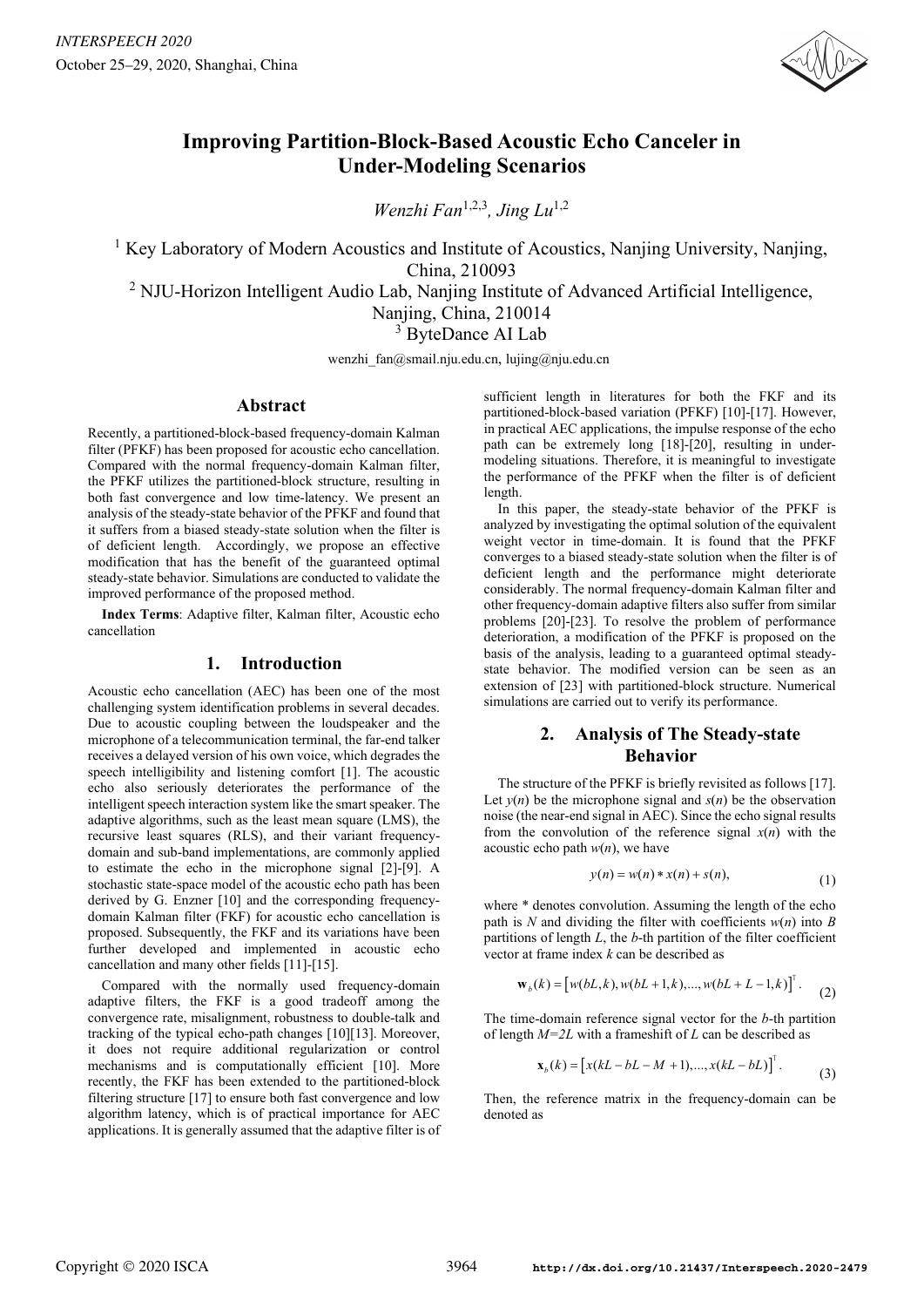$$
\mathbf{X}_b(k) = \text{diag}\{\mathbf{F}\mathbf{x}_b(k)\},\tag{4}
$$

where **F** is an  $M \times M$  Fourier transform matrix and diag{ $\cdot$ } creates a diagonal matrix from its input. Applying overlap-save method to compute a block of microphone signal, the filter output in frequency-domain can be denoted as

$$
\mathbf{Y}(k) = \mathbf{G}_{0,L} \sum_{b=0}^{B-1} \mathbf{X}_b(k) \mathbf{W}_b(k) + \mathbf{S}(k),
$$
\n(5)

where  $\mathbf{Y}(k) = \mathbf{F}[\mathbf{0}_{1 \times L}, \mathbf{y}^{\mathrm{T}}(k)]^{\mathrm{T}}$  is the frequency-domain microphone signal vector,  $S(k) = F[0] \times L$ ,  $S^{T}(k)$ <sup>T</sup> is the frequencydomain near-end signal vector, and  $\mathbf{W}_b(k) = \mathbf{F}[\mathbf{w}_b^{\mathrm{T}}(k), \mathbf{0}_{1 \times L}]^{\mathrm{T}}$  is the frequency-domain coefficients for the *b*-th partition. **G**0,*<sup>L</sup>* is a constraining matrix as

$$
\mathbf{G}_{0,L} = \mathbf{F} \begin{bmatrix} \mathbf{0}_L & \mathbf{0}_L \\ \mathbf{0}_L & \mathbf{I}_L \end{bmatrix} \mathbf{F}^{-1},
$$
 (6)

with **I**<sub>L</sub> a  $L \times L$  identity matrix. The signal vectors  $y(k) = [y(kL [L+1)$ , …,  $y(kL)$ <sup>T</sup> and  $s(k)$ =[ $s(kL-L+1)$ , …,  $s(kL)$ ]<sup>T</sup> represent the *L* latest samples of the microphone signal and the observation noise respectively.

A first order statistical Markov model is used to describe the time-varying property of the filter coefficients for the *b*-th partition [16] as

$$
\mathbf{W}_b(k+1) = A \cdot \mathbf{W}_b(k) + \Delta \mathbf{W}_b(k),\tag{7}
$$

where *A* is the transition parameter and  $\Delta W_b(k)$  is the process noise vector. Analogous to [10], the desired stochastic statespace model for the filter partitions is then defined by the Markov model in (7) together with the linear observation model in (5).

In order to decrease the computational complexity, a simplified version of the PFKF was proposed in [17] as follows,

$$
\hat{\mathbf{W}}_{b}\left(k+1\right) = A\left[\hat{\mathbf{W}}_{b}\left(k\right) + \mathbf{G}_{L,0}\boldsymbol{\mu}_{b}\left(k\right)\mathbf{X}_{b}\left(k\right)\mathbf{E}\left(k\right)\right],\tag{8}
$$

$$
\mathbf{K}_{b}(k+1) = \boldsymbol{\mu}_{b}(k) \mathbf{X}_{b}^{\mathrm{H}}(k), \tag{9}
$$

$$
\boldsymbol{\mu}_b(k+1) = \frac{L}{M} \mathbf{P}_b(k) \left[ \sum_{b=0}^{B-1} \mathbf{X}_b(k) \mathbf{P}_b(k) \mathbf{X}_b(k) + \mathbf{\Psi}_{\text{SS}}(k) \right]^{-1}, \tag{10}
$$

$$
\mathbf{P}_{b}(k+1)=A^{2}\left(\mathbf{I}_{M}-\frac{L}{M}\cdot\boldsymbol{\mu}_{b}(k)\mathbf{X}_{b}^{\mathrm{H}}(k)\mathbf{X}_{b}(k)\right)\mathbf{P}_{b}(k) + \mathbf{\Psi}_{b,\mathbf{\Lambda}}(k), \qquad (11)
$$

$$
\mathbf{E}(k) = \mathbf{Y}(k) - \mathbf{G}_{0,L} \sum_{b=0}^{B-1} \mathbf{X}_b(k) \hat{\mathbf{W}}_b(k),
$$
\n(12)

where  $\hat{\mathbf{W}}_b(k) = [\hat{\mathbf{W}}_{b,0}(k), \dots, \hat{\mathbf{W}}_{b,M-1}(k)]^{\text{T}} = \mathbf{F}[\hat{\mathbf{w}}_b^{\text{T}}(k), \mathbf{0}_{1 \times L}]^{\text{T}}$  and  $E(k)$  are the frequency-domain system estimate vector and error vector respectively,  $\mathbf{\hat{w}}_b(k)$  is the time-domain estimate vector,  $\mu_b(k)$ =diag $\{[\mu_{b,0}(k), \ldots, \mu_{b,M-1}(k)]^T\}$  is the step-size matrix,  $\mathbf{K}_b(k)$ is the Kalman gain, the superscript H represents the conjugate transpose operation,  $\Psi_{b,\Delta}(k)$  and  $\Psi_{SS}(k)$  are the covariance matrix of the process noise and observation noise respectively,  $\mathbf{P}_b(k)$ =diag $\{[P_{b,0}(k), ..., P_{b,M-1}(k)]^T\}$  is the state estimation error covariance matrix based on the Kalman filter theory [24], and **G***<sup>L</sup>*,0 is another constraining matrix as

$$
\mathbf{G}_{L,0} = \mathbf{F} \begin{bmatrix} \mathbf{I}_L & \mathbf{0}_L \\ \mathbf{0}_L & \mathbf{0}_L \end{bmatrix} \mathbf{F}^{-1}.
$$
 (13)

To analyze the PFKF, multiply both sides of (8) by **F**-1 and setting *A*=1 and obtain

$$
\begin{bmatrix} \hat{\mathbf{w}}_b(k+1) \\ \mathbf{0}_{L\times 1} \end{bmatrix} = \begin{bmatrix} \hat{\mathbf{w}}_b(k) \\ \mathbf{0}_{L\times 1} \end{bmatrix} + \begin{bmatrix} \mathbf{I}_L & \mathbf{0}_L \\ \mathbf{0}_L & \mathbf{0}_L \end{bmatrix} \mathbf{M}_b(k) \mathbf{X}_{\mathrm{C},b}(k) \begin{bmatrix} \mathbf{0}_{L\times 1} \\ \mathbf{e}(k) \end{bmatrix},
$$
\n(14)

where  $e(k) = [e(kL - L + 1), ..., e(kL)]^{T}$ ,

$$
\mathbf{X}_{C,b}(k) = \mathbf{F}^{-1} \mathbf{X}_{b}(k) \mathbf{F} = \begin{bmatrix} \mathbf{X}_{C,b,1}(k) & \mathbf{X}_{C,b,2}(k) \\ \mathbf{X}_{C,b,2}(k) & \mathbf{X}_{C,b,1}(k) \end{bmatrix}
$$
(15)

is a circulant matrix whose first row is  $\mathbf{x}_b(k)$  and

$$
\mathbf{M}_{b}(k) = \mathbf{F}^{-1}\boldsymbol{\mu}_{b}(k)\mathbf{F} = \begin{bmatrix} \mathbf{M}_{b,1}(k) & \mathbf{M}_{b,2}(k) \\ \mathbf{M}_{b,2}(k) & \mathbf{M}_{b,1}(k) \end{bmatrix}
$$
 (16)

is also a circulant matrix whose first row is  $\mathbf{F}^{-1}[\mu_{b,0}(k), \mu_{b,1}(k), \ldots]$  $\mu_{b,M-1}(k)$ <sup>T</sup>. **X**<sub>C,*b*,1</sub>(*k*), **X**<sub>C,*b*,2</sub>(*k*), **M***<sub><i>b*</sub>,1(*k*) and **M**<sub>*b*</sub>,2(*k*) are matrices with size  $L \times L$ . Substitute (15) and (16) into (14), the timedomain update equation for the PFKF can be described as

$$
\hat{\mathbf{w}}_{b}(k+1) = \hat{\mathbf{w}}_{b}(k) + \left[\mathbf{M}_{b,1}(k)\mathbf{X}_{C,b,2}(k) + \mathbf{M}_{b,2}(k)\mathbf{X}_{C,b,1}(k)\right] \mathbf{e}(k).
$$
\n(17)

The time-domain error vector can be rearranged as

$$
\mathbf{e}(k) = \mathbf{y}(k) - \sum_{b=0}^{B-1} \mathbf{X}_{C,b,2}^{T}(k) \hat{\mathbf{w}}_{b}(k).
$$
 (18)

To analyze the convergence behavior of the system, the reference signal and the filter coefficients are regarded independent, which is a common assumption in adaptive filter analysis [2]. Additionally, the step-size matrix  $\mu_b(k)$ , as well as its related matrix  $M_b(k)$ , is assumed to be independent of the reference signal and the filter coefficients, which is widely assumed in the analysis of variable step-size adaptive algorithm [25]-[27]. The mean convergence behavior of the time-domain filter coefficients can be determined by taking expectation on both sides of (17) as

$$
E{\hat{\mathbf{w}}_b(k+1)} = E{\hat{\mathbf{w}}_b(k)} + [\mathbf{\Lambda}_{b,1}(k)\mathbf{r}_b + \mathbf{\Lambda}_{b,2}(k)\hat{\mathbf{r}}_b]
$$
  
 
$$
-[\mathbf{\Lambda}_{b,1}(k)\sum_{m=0}^{B-1}\mathbf{R}_{b,m}E{\hat{\mathbf{w}}_m(k)} + \mathbf{\Lambda}_{b,2}(k)\sum_{m=0}^{B-1}\hat{\mathbf{R}}_{b,m}E{\hat{\mathbf{w}}_m(k)}],
$$
(19)

where

$$
\mathbf{R}_{b,m} = \mathbb{E}\left\{\mathbf{X}_{C,b,2}(k)\mathbf{X}_{C,m,2}^{T}(k)\right\}, \ \hat{\mathbf{R}}_{b,m} = \mathbb{E}\left\{\mathbf{X}_{C,b,1}(k)\mathbf{X}_{C,m,2}^{T}(k)\right\},
$$
\n
$$
\mathbf{r}_{b} = \mathbb{E}\left\{\mathbf{X}_{C,b,2}(k)\mathbf{y}(k)\right\}, \ \hat{\mathbf{r}}_{b} = \mathbb{E}\left\{\mathbf{X}_{C,b,1}(k)\mathbf{y}(k)\right\},
$$
\n
$$
\mathbf{\Lambda}_{b,1}(k) = \mathbb{E}\left\{\mathbf{M}_{b,1}(k)\right\}, \ \ \mathbf{\Lambda}_{b,2}(k) = \mathbb{E}\left\{\mathbf{M}_{b,2}(k)\right\}.
$$
\n(20)

It is found (19) can be written in a compact form as

$$
E\{\hat{\mathbf{w}}(k+1)\} = \left[\mathbf{I}_M - \mathbf{\underline{\Lambda}}_1(k)\mathbf{R} - \mathbf{\underline{\Lambda}}_2(k)\hat{\mathbf{R}}\right]E\{\hat{\mathbf{w}}(k)\}\n+ \left[\mathbf{\underline{\Lambda}}_1(k)\mathbf{r} + \mathbf{\underline{\Lambda}}_2(k)\hat{\mathbf{r}}\right],
$$
\n(21)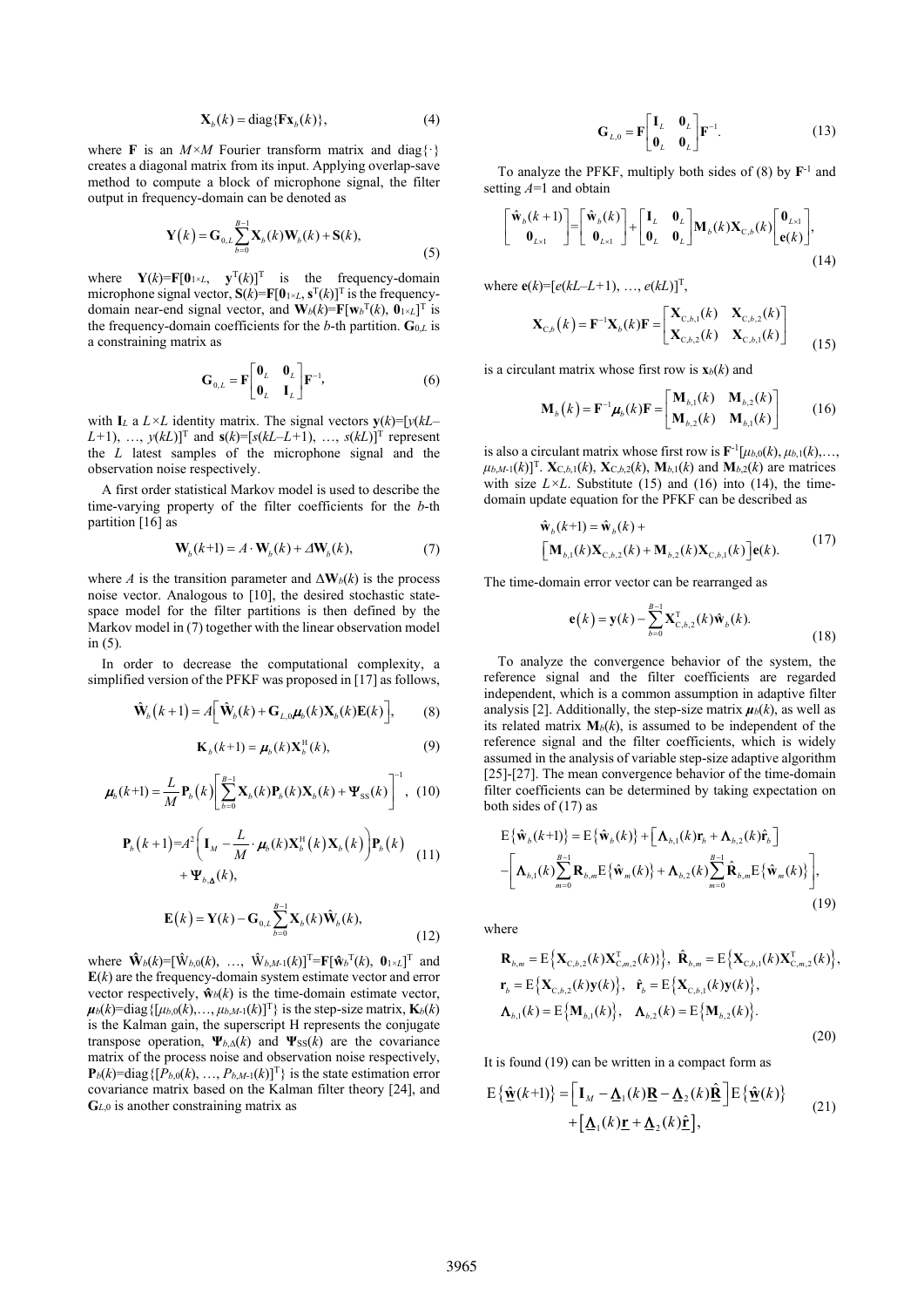by defining the super vectors as  $\mathbf{\hat{w}}(k) = [\mathbf{\hat{w}}^T(\mathbf{0}(k), ..., \mathbf{\hat{w}}^T(\mathbf{0}(k))]^T$ ,  $\mathbf{r} = [\mathbf{r}^T 0, \dots, \mathbf{r}^T B - \mathbf{1}]^T$ ,  $\mathbf{\hat{r}} = [\mathbf{\hat{r}}^T 0, \dots, \mathbf{\hat{r}}^T B - \mathbf{1}]^T$ , and the super matrices as

$$
\underline{\mathbf{R}} = \begin{bmatrix} \mathbf{R}_{0,0} & \cdots & \mathbf{R}_{0,B-1} \\ \vdots & & \vdots \\ \mathbf{R}_{B-1,0} & \cdots & \mathbf{R}_{B-1,B-1} \end{bmatrix}, \underline{\hat{\mathbf{R}}} = \begin{bmatrix} \hat{\mathbf{R}}_{0,0} & \cdots & \hat{\mathbf{R}}_{0,B-1} \\ \vdots & & \vdots \\ \hat{\mathbf{R}}_{B-1,0} & \cdots & \hat{\mathbf{R}}_{B-1,B-1} \end{bmatrix},
$$
(22)  

$$
\underline{\mathbf{A}}_{i}(k) = \begin{bmatrix} \mathbf{\Lambda}_{0,i}(k) & \cdots & \mathbf{0}_{L} \\ \vdots & & \vdots \\ \mathbf{0}_{L} & \cdots & \mathbf{\Lambda}_{B-L,i}(k) \end{bmatrix}, i = 1, 2.
$$
(23)

The steady-state solution of (21) can be obtained as

$$
E\{\hat{\mathbf{w}}(\infty)\} = \left[\underline{\Lambda}_1(\infty)\underline{R} + \underline{\Lambda}_2(\infty)\hat{\mathbf{R}}\right]^{-1}
$$
\n
$$
\cdot \left[\underline{\Lambda}_1(\infty)\underline{r} + \underline{\Lambda}_2(\infty)\hat{\mathbf{r}}\right].
$$
\n(24)

For the situation of a sufficient filter length, i.e. the length of the actual acoustic echo path *N'≤N*, the echo path can be described as  $\mathbf{w}_0 = [w_{0,0}, \ldots, w_{0,N-1}, \mathbf{0}_{1 \times (N-N)}]^T$ . Then, the microphone signal can be denoted as

$$
\mathbf{y}(k) = \mathbf{s}(k) + \sum_{m=0}^{B-1} \mathbf{X}_{C,m,2}^{T}(k) \mathbf{w}_{o,m}.
$$
 (25)

with **w**o,*<sup>m</sup>*=[*w*o,*mL*,…,*w*o,*mL*+*<sup>L</sup>*-1] T. Assuming that the observation noise is independent from the reference signal and substituting  $(25)$  into  $(20)$  yields

$$
\underline{\mathbf{r}} = \underline{\mathbf{R}} \mathbf{w}_{\mathrm{o}}, \, \underline{\hat{\mathbf{r}}} = \underline{\hat{\mathbf{R}}} \mathbf{w}_{\mathrm{o}}.
$$
 (26)

Combining (24) and (26), it can be seen from that the solution for  $E{\hat{\mathbf{w}}(\infty)}$  is exactly **w**<sub>o</sub>, implying the optimality of the PFKF when the filter length is sufficient. When the filter is of deficient length, (25) and (26) cannot be attained, a biased steady-state solution of the PFKF is thus unavoidable.

#### **3. The Proposed Method**

With careful observation on (17) and (24), it is found that the term,  $M_{b,2}(k)X_{C,b,1}(k)$ , obstructs the PFKF converging to the optimal steady-state solution. The update equation (8) can be revised by changing the position of the constraining matrix **G***<sup>L</sup>*,0 to circumvent the unfavorable effect of  $\mathbf{M}_{b,2}(k)\mathbf{X}_{\text{C},b,1}(k)$ :

$$
\hat{\mathbf{W}}_{b}(k+1) = A \left[ \hat{\mathbf{W}}_{b}(k) + \boldsymbol{\mu}_{b}(k) \mathbf{G}_{L,0} \mathbf{X}_{b}^{\mathrm{H}}(k) \mathbf{E}(k) \right].
$$
\n(27)  
\nMultiplying both sides of by  $\mathbf{F}^{-1}$  and setting  $A=1$  yields\n
$$
\left[ \hat{\mathbf{w}}_{b}(k+1) \right] \left[ \hat{\mathbf{w}}_{b}(k) \right]
$$

$$
\begin{bmatrix}\n\hat{\mathbf{w}}_{b}(k+1) \\
\hat{\mathbf{w}}_{\text{wr},b}(k+1)\n\end{bmatrix} =\n\begin{bmatrix}\n\hat{\mathbf{w}}_{b}(k) \\
\hat{\mathbf{w}}_{\text{wr},b}(k)\n\end{bmatrix} + \mathbf{M}_{b}(k)\n\begin{bmatrix}\n\mathbf{I}_{L} & \mathbf{0}_{L} \\
\mathbf{0}_{L} & \mathbf{0}_{L}\n\end{bmatrix}\n\mathbf{X}_{C,b}(k)\n\begin{bmatrix}\n\mathbf{0}_{L\times 1} \\
\mathbf{e}(k)\n\end{bmatrix},
$$
\n(28)

where  $\hat{\mathbf{w}}_{\text{wr},b}(k)$  represents the part of filter coefficients that suffers from the wraparound effect of circular convolution. Focusing on the causal part of the filter coefficients, the following update equation in time-domain can be attained:

$$
\hat{\mathbf{w}}_b(k+1) = \hat{\mathbf{w}}_b(k) + \mathbf{M}_{b,1}(k)\mathbf{X}_{c,b,2}(k)\mathbf{e}(k).
$$
 (29)  
Taking expectation on both sides of (29) yields

$$
E{\hat{\mathbf{w}}_b(k+1)} = E{\hat{\mathbf{w}}_b(k)} -
$$
  

$$
\mathbf{\Lambda}_{b,1}(k) \sum_{m=0}^{B-1} \mathbf{R}_{b,m} E{\hat{\mathbf{w}}_m(k)} + \mathbf{\Lambda}_{b,1}(k)\mathbf{r}.
$$
 (30)

Similarly, (30) can be written in a compact form as

$$
E\{\hat{\mathbf{w}}(k+1)\} = [\mathbf{I}_M - \underline{\mathbf{\Lambda}}_1(k)\underline{\mathbf{R}}]
$$

$$
\cdot \mathbf{E} \{ \hat{\mathbf{w}}(k) \} + \underline{\mathbf{\Lambda}}_1(k) \underline{\mathbf{r}}, \tag{31}
$$

and its steady-state solution can be obtained as  $E{\{\hat{\mathbf{w}}(\infty)\}=\mathbf{R}^{-1}\cdot\mathbf{r}}$ . It can found from (20) that

$$
\mathbf{R}_{i,j} = \mathbb{E}\left\{\mathbf{X}_{C,0,2}(k-i)\mathbf{X}_{C,0,2}^{T}(k-j)\right\} = L\mathbf{R}_{x,i,j},\tag{32}
$$
\n
$$
\mathbf{r}_{b} = \mathbb{E}\left\{\mathbf{X}_{C,0,2}(k-b)\mathbf{y}(k)\right\} = L\mathbf{p}_{b},\tag{32}
$$

$$
\mathbf{E}_{b} \mathbf{E}\left[\mathbf{X}_{\text{C},0,2}(\mathbf{h} \quad \mathbf{U})\mathbf{J}(\mathbf{h})\mathbf{J}\right] = \mathbf{E}\mathbf{p}_{b},
$$
\nwhere  $\mathbf{p}_{i} = [p_{iL}, \dots, p_{iL+L-1}]^{\text{T}}$  and

$$
\mathbf{R}_{x,i,j} = \begin{bmatrix} R_x(|(i-j)L|) & \cdots & R_x(|(i-j)L-L+1|) \\ \vdots & & \vdots \\ R_x(|(i-j)L+L-1|) & \cdots & R_x(|(i-j)L|) \end{bmatrix} \tag{33}
$$

Here,  $R_x(i) = E\{x(n)x(n-i)\}$  is the auto-correlation of the reference signal with  $R_x(i) = R_x(-i)$  and  $p_i = E\{y(n)x(n-i)\}\)$  is the correlation between the desired signal and reference signal. Combining (22), (32) and (33), it can be found that  $\mathbf{r} = L\mathbf{p}$ ,  $R = LR<sub>x</sub>$  and the steady-state solution of the modified method can be simplified as  $E{\{\hat{\mathbf{w}}(\infty)\}}=R_{x}^{-1}\mathbf{p}$ , where  $\mathbf{R}_{x}$  is a  $N\times N$  autocorrelation matrix of the reference signal and  $\mathbf{p}=[\mathbf{p}^T_0, \dots, \mathbf{p}^T_{B-1}]^T$ of length *N* is the correlation vector between the reference signal and the microphone signal, implying the optimality of the modified solution in the sense of mean squared error.

It can be seen from  $(8)$  and  $(27)$  that the computational complexity of the original PFKF and the modified one is the same. However, extra constraints are needed to eliminate the wraparound effect of  $\mathbf{\hat{w}}_{wr,b}(k)$  in the proposed algorithm when computing the output:

$$
\hat{\mathbf{Y}}(k) = \mathbf{G}_{0,L} \sum_{b=0}^{B-1} \mathbf{X}_b(k) \mathbf{G}_{L,0} \hat{\mathbf{W}}_b(k).
$$
 (34)

Consequently, the modified algorithm achieves a guaranteed optimal solution with an extra computational load of *B* pairs of *M*-point FFT/IFFT.

#### **4. Computer Simulations**

To demonstrate the convergence of algorithm, the normalized misalignment of the filter coefficients (in dB) is defined as

$$
m(k) = 10\log_{10}\left[\frac{(\hat{\mathbf{w}}(k) - \hat{\mathbf{w}}_{\mathrm{o}})^{\mathrm{T}}(\hat{\mathbf{w}}(k) - \hat{\mathbf{w}}_{\mathrm{o}})}{\left\|\hat{\mathbf{w}}_{\mathrm{o}}\right\|^2}\right],\tag{35}
$$

with  $\mathbf{\hat{w}}_0$  the optimal solution calculated by  $E{\{\hat{w}_0(\infty)\}}=R_x^{-1}\mathbf{p}$ , which is similar to the definition in [28].



Figure 1: *(a) Steady-state solution of the last 10 taps of the filter coefficients. (b) Misalignments of the PFKF, FKF, MPFKF and FBLMS.*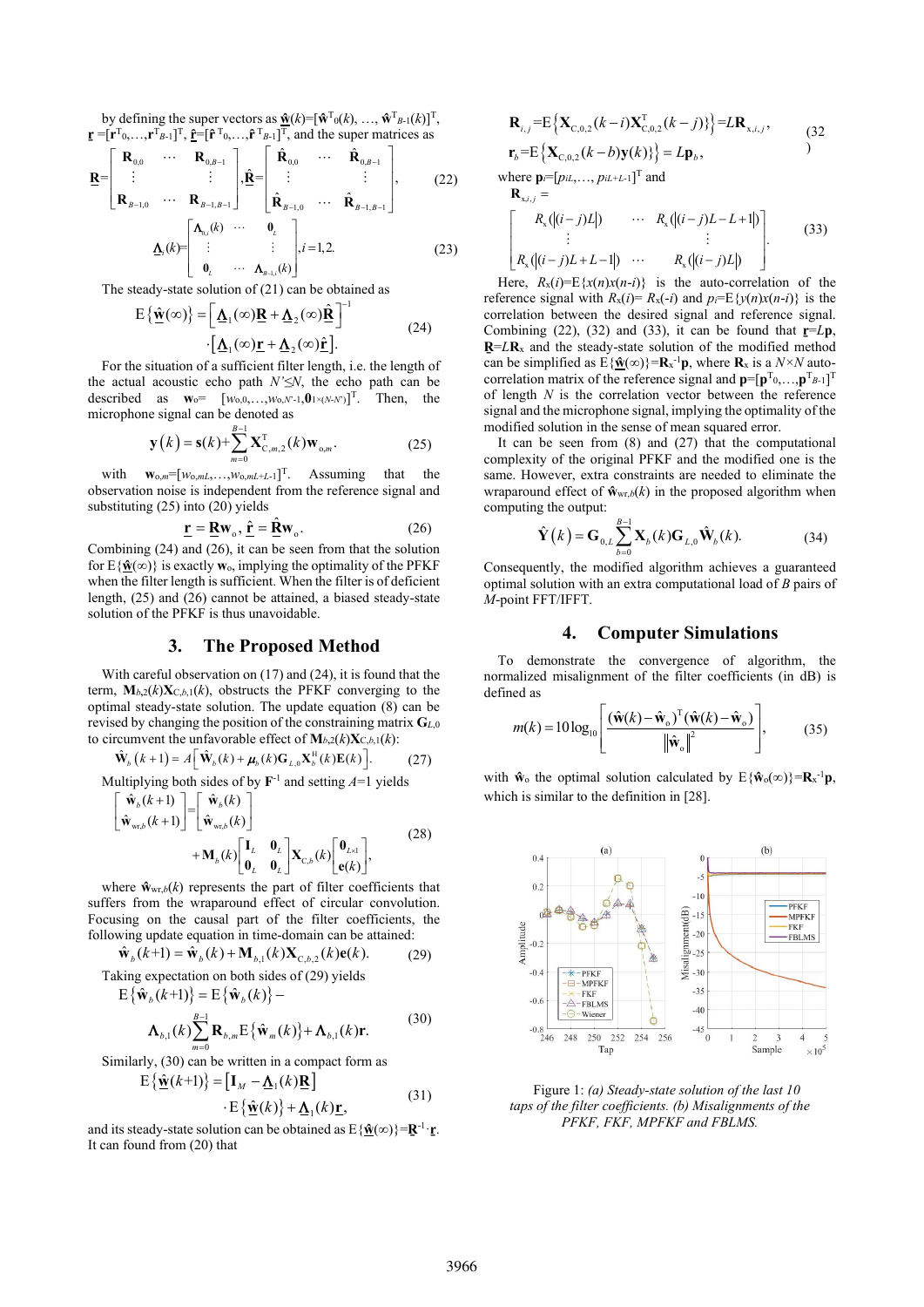#### **4.1. An Illustrating Example**

In this example, the reference signal is generated by passing Gaussian white noise with unit variance through a 4-tap lowpass FIR filter. The microphone signal is generated by passing the reference signal through a 512-tap high-pass FIR filter. An uncorrelated Gaussian white noise with SNR of 20 dB is added in the microphone signal. The power spectral density of the observation noise is assumed to be known. The length of the adaptive filter *N* is 256, which is surely deficient to model the unknown system. The partition number  $B$  is set to be 4, the block length *L* and the frame-length *M* are 64 and 128 accordingly. The transition parameter *A* is set to be 1. The simulation results are averaged over 20 trials.

Fig. 1(a) depicts the last 10 taps of the time-domain steadystate filter coefficients in this under-modeling situation. Apparently, the steady-state solution of the proposed algorithm is in alignment with the optimal solution, whereas the FKF [10], PFKF and bin-normalized frequency-domain block LMS (FBLMS) [2] deviate from the Wiener solution. Fig. 1(b) depicts the misalignments of the four algorithms. It can be seen that the steady-state misalignment of the MPFKF is significantly smaller than other algorithms since its steady-state solution is unbiased. It is noted that the misalignment curves of the PFKF, FKF and FBLMS are flat since their fluctuations are masked by the comparatively large deviation of the steady-state solution in the logarithmic axis.

The misalignments of the PFKF and MPFKF with different settings of transition parameter in the same under-modeling example are shown in Fig.2. It has been addressed in [28] that this parameter has influence on the convergence rate, the tracking ability and the steady-state misalignment. Fig. 2 shows that the steady-state misalignment of the MPFKF decreases as the parameter *A* increases and overall it is conspicuous that the MPFKF with different *A* has an advantage over the standard PFKF in this situation.

#### **4.2. A Practical AEC Example**

The echo signal is simulated by convolving the reference signal (clean speech) with a measured room impulse response of 2048 taps with a reverberation time of about 1.2 seconds, as shown in Figure 3(a). An uncorrelated Gaussian white noise with SNR of 20 dB is added in the echo signal. The sampling rate is 16 kHz. The length of the adaptive filter *N* is 1024 (64ms), which is significantly deficient for modeling the impulse response. The transition parameter  $A$  is also set to be 1. Figure 3(b) depicts the misalignments of four algorithms in the actual AEC scenario. It can be seen that the modified algorithm has a lower misalignment than the FBLMS, FKF, PFKF and FBLMS as it approaches the steady-state, indicating a preferable performance in practical applications.

## **5. Conclusions**

The steady-state behavior of the simplified partitioned-blockbased frequency-domain Kalman filter has been investigated in this paper. It is found that the steady-state solution of the PFKF is biased in the under-modeling situation. On the basis of the analysis, a modification is proposed to improve the steady-state performance of the PFKF. The modified method achieves a guaranteed optimal steady-state solution. Numerical

simulations validate the efficacy of the proposed algorithm for AEC applications.

## **6. Acknowledgements**

This work was supported by the National Natural Science Foundation of China (Grant No. 11874219).



Figure 2: *Misalignments of PFKF and MPFKF with different transition parameter settings in the undermodeling example.*



Figure 3: *(a)The impulse response of the acoustic echo path. (b)Misalignment curves of the PFKF and other algorithms in the AEC example*

### **7. References**

- [1] J. Benesty, M. M. Sondhi, and Y. Huang, *Springer handbook of speech processing*. Springer, 2007.
- [2] B. Farhang-Boroujeny, in *Adaptive Filters: Theory and Applications*. Hoboken, NJ, USA: Wiley, 2013.
- [3] J. Benesty, T. Gansler, D.R. Morgan, M. M. Sondhi, and S. L. Gay, Advances in Network and Acoustic Echo Cancellation, Springer, 2001.
- [4] D. R. Morgan and J.C. Thi, "A delayless subband adaptive filter architecture," IEEE Trans. Signal Process., vol. 43, no. 8, pp. 1819–1830, August 1995.
- [5] E. R. Ferrara, "Frequency-domain adaptive filtering," in Adaptive Filters, C.F.N. Cowan and P.M. Grant, Eds, pp. 145– 179. Prentice Hall, Englewood Cliffs (NJ), 1985.